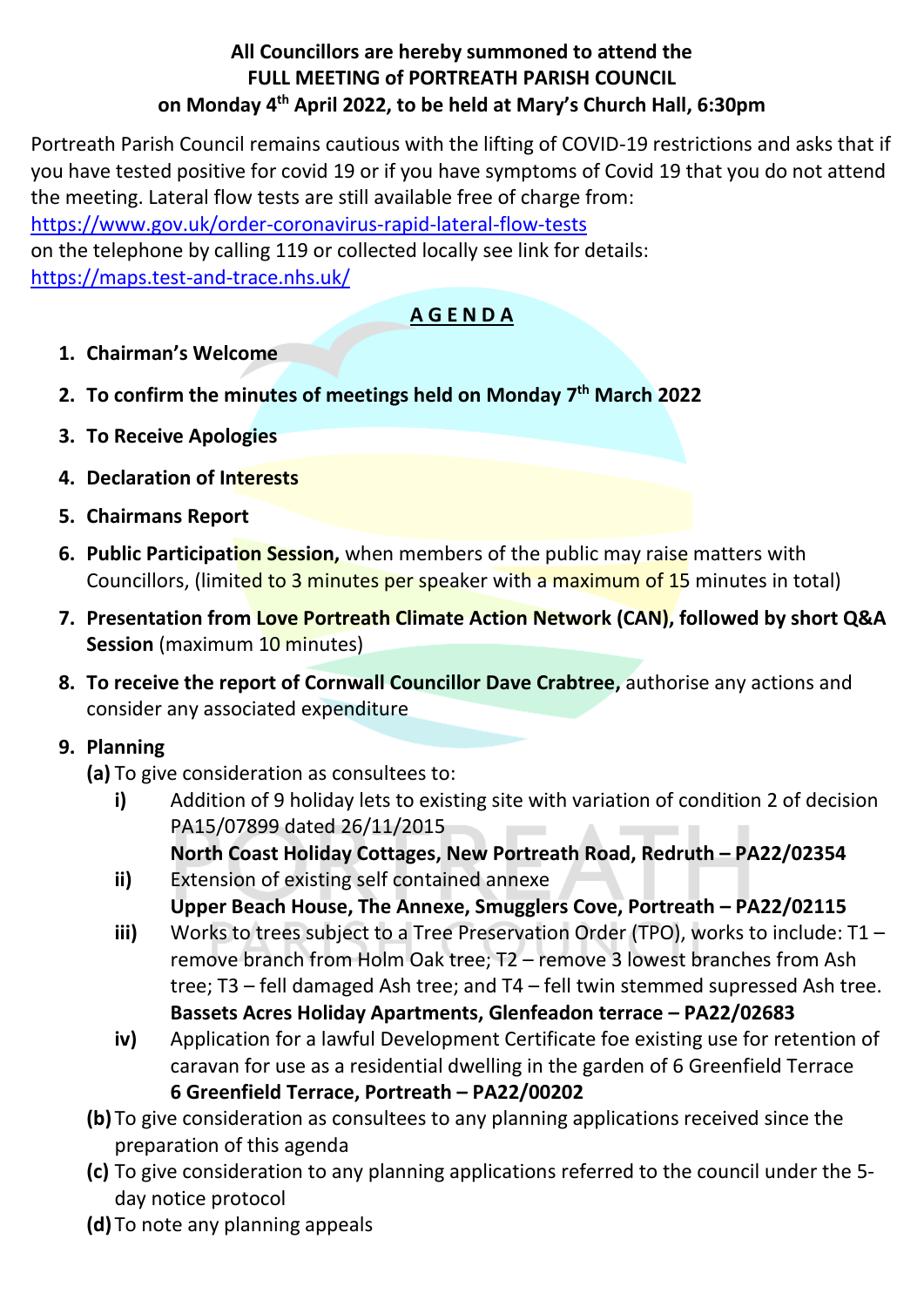**(e)** To receive the report of planning decisions and correspondence and authorise any actions

# **10.To receive the following reports,** authorise any action and consider associated

expenditure

- **(a) Finance**
	- **i)** To receive report on the balance of the bank account
	- **ii)** To approve the bank reconciliation for the month of March 2022
	- iii) To receive the Payment Schedule for the period 1<sup>st</sup> March 2022–31<sup>st</sup> March 2022 and authorise payment of invoices received and payments scheduled for  $1<sup>st</sup>$  April 2022 – 30 th April 2022
	- **iv)** To note any income received
	- **v)** To note 'Non Domestic Rates Demand Notice 2022/23' from Cornwall Council for Public Toilets and Former Public Toilets, Beach Road Portreath.

## **(b) Finance and Staffing Committee Report**

- **i)** General Report
- **(c) Clerks Report**
	- **i)** General report
	- **ii)** Platinum Jubilee
	- *iii*) Ratify the decision made under delegated authority to make a donation of £250 to Disasters Emergency Committee Ukraine Appeal, in support of the Portreath Community Fundraising Group coffee morning & Raffle. *(Donation made under GPoC General Power of Competence)*
- **11.Update on projects for the year 21/22,** authorise any action and consider associated expenditure
	- **a) Former Public Toilets** 
		- **i)** General update
		- **ii)** Update on the feasibility study for the passing of the former toilet building the PIC, for use as a joint community venture, including office space of the Parish Council, authorise any action and consider associated expenditure
	- **b) Public Toilets**
	- **c) Neighbourhood Development Plan (NDP)**
	- **d) Signage**
	- **e) Technology**
	- **f) WAAF Site**
		- **i) General update**
		- **ii) Update on the proposals for the future of the WAAF Site,** authorise any action and consider associated expenditure

SH COUN

- General Up date
- **12.To receive various items of correspondence,** authorise any action and consider associated expenditure
	- **a) Correspondence circulated by email**
	- **b) General correspondence**
	- **c) Correspondence received since the preparation of this agenda**